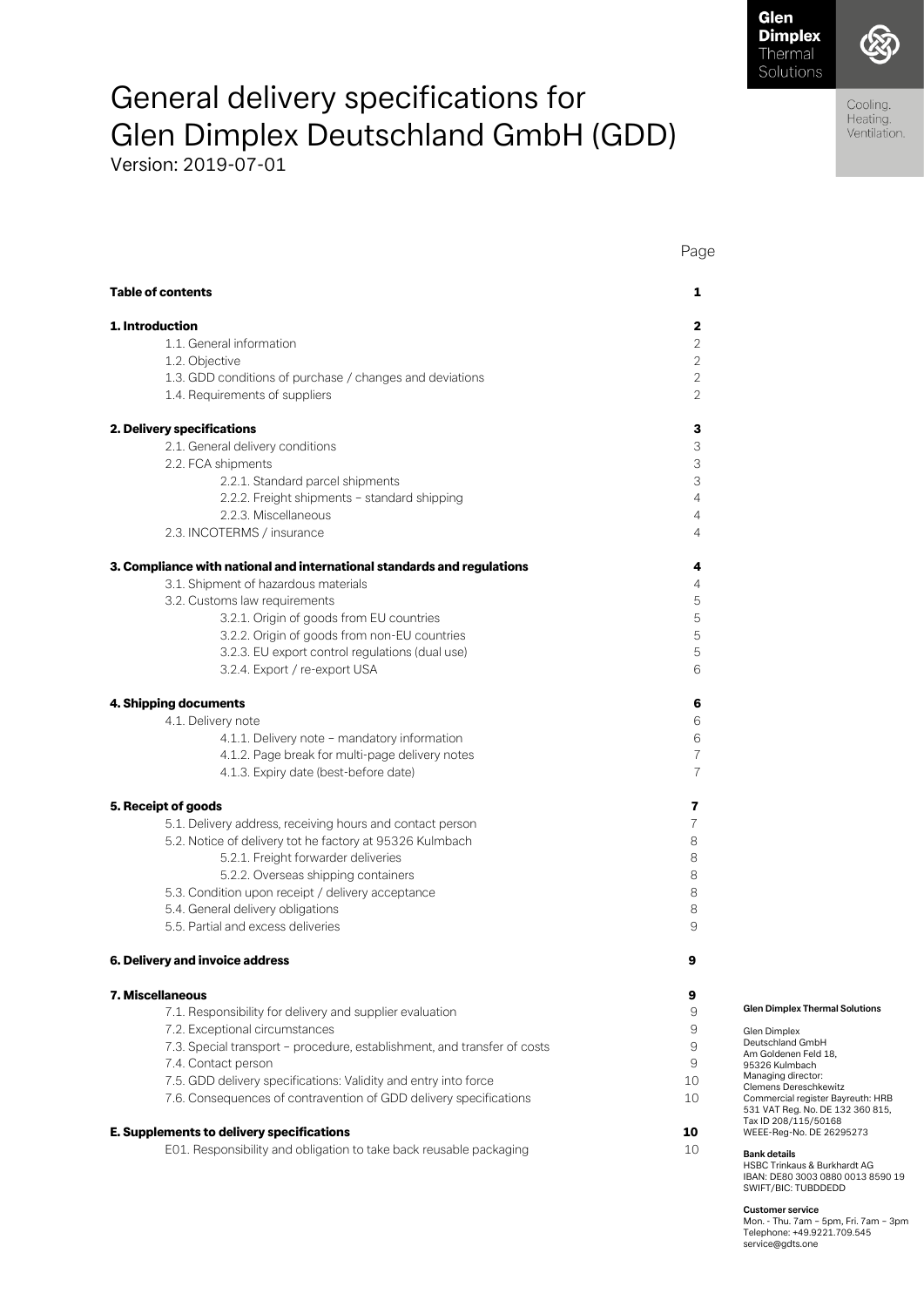

Coolina Heating. Ventilation.

General delivery specifications

#### 1. Introduction

#### 1.1. General information

The delivery specifications are an indispensable part of each order and are valid for all suppliers of Glen Dimplex Deutschland GmbH (and its contractual logistic partners), hereinafter referred to as GDD. For this reason, we ask you comply in general with the "General delivery specifications" and to inform all relevant departments of your company, as well as your suppliers and your contracted transport companies, of these specifications and require that they be implemented. With each purchase order received, the supplier must ensure that he / she has a copy of the GDD "General delivery specifications" which are to be found on the internet and that he / she has fully complied with these for the pending deliveries. The most current version can be downloaded from the following links:

<https://gdts.one/bestellbedingungen> (Version in german language) <https://gdts.one/en/conditions-purchase> (Version in english language)

Over and above these general instructions, the respectively valid national and international laws, standards and instructions naturally apply. These are to be heeded and observed fundamentally for each delivery of goods.

#### 1.2. Objective

The aim of these uniform delivery specifications is to optimise the flow of goods in the supply chain. Targets such as supply reliability, flexibility, stability and continuous improvement of processes, as well as the total economic optimum in the delivery chain, arising from the cooperation between the supplier and GDD have the highest priority for logistics. A smooth flow of logistical processes across all stages in the supply chain is to be guaranteed with identical processing in the packaging standards area and with information and data handling.

#### 1.3. GDD conditions of purchase / changes and deviations

These delivery specifications are part of our conditions of purchase, independent of the respective conditions of delivery.

Changes to and deviations from these specifications must be agreed in a special written agreement with the respective contact partner.

Individual agreements already in existence shall remain unaffected by this!

#### 1.4. Requirements of suppliers

GDD seeks to maintain a fair, long-lasting partnership with its suppliers. We expect the highest degree of the following from our suppliers:

a.) Quality of delivery service

b.) Adherence to quantities and delivery schedules

c.) Flexibility

d.) Communication (obligation to inform GDD for everything that has an effect

facilities, changes in the supplier's purchasing situation with his / her presup- Am Goldenen Feld 18, on the delivery process, e.g. the relocation of the supplier's manufacturing plier

etc.)

e.) Customer-friendly and efficient claims

f.) Protection of the goods, packaging and shipping documents against me- Tax ID 208/115/50168 chanical and environmental effects and against loss of contents during transport and when handling

g.) Product-specific packaging instructions are to be observed and implemented

**Glen Dimplex Thermal Solutions** 

Glen Dimplex Deutschland GmbH 95326 Kulmbach Managing director: Clemens Dereschkewitz Commercial register Bayreuth: HRB 531 VAT Reg. No. DE 132 360 815,

#### **Bank details**

HSBC Trinkaus & Burkhardt AG IBAN: DE80 3003 0880 0013 8590 19 SWIFT/BIC: TUBDDEDD

#### **Customer service**

Mon. - Thu. 7am – 5pm, Fri. 7am – 3pm Telephone: +49.9221.709.545 service@gdts.one

Materials Management / Purchasing 2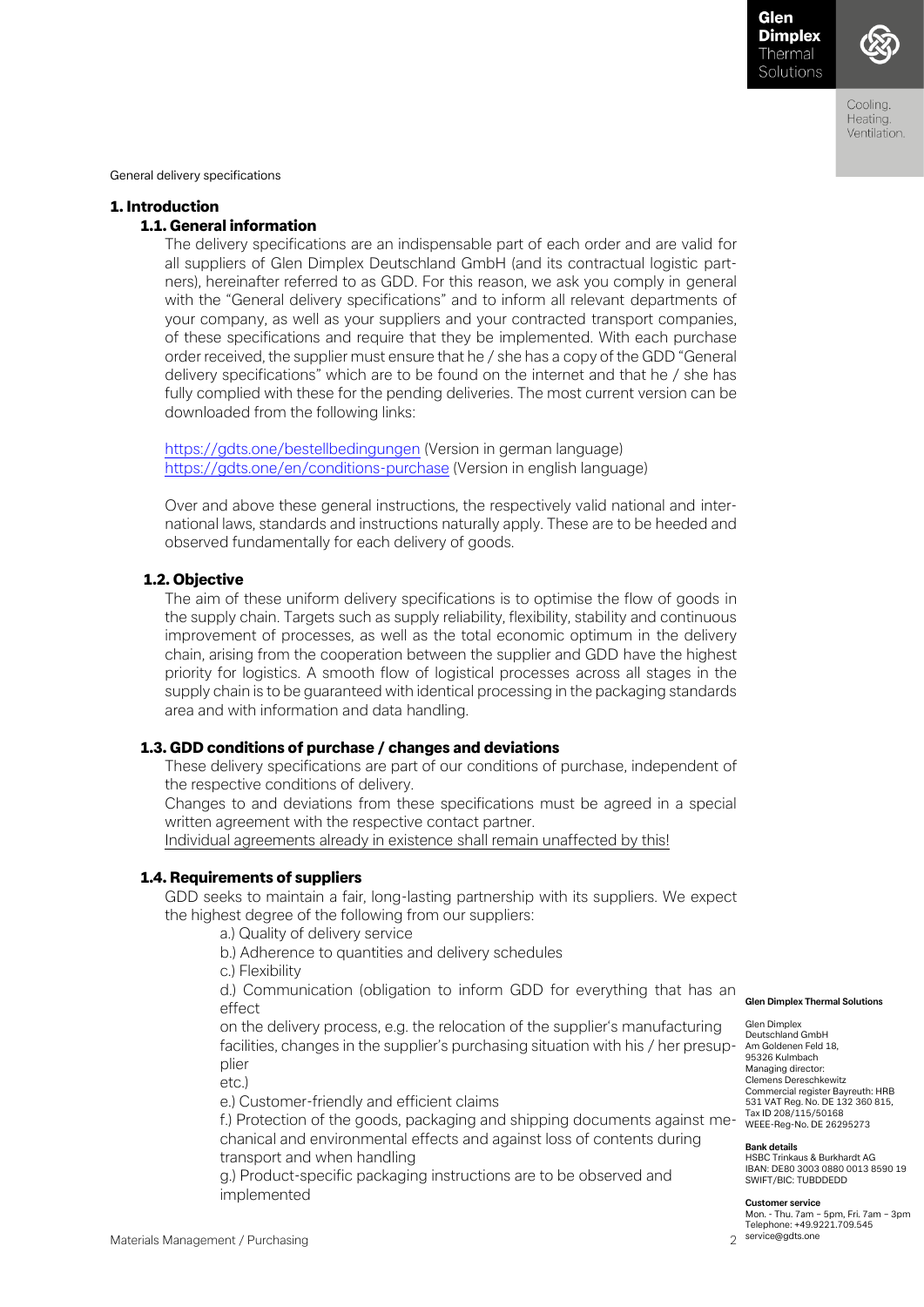

General delivery specifications

h.) Collection of several GDD orders into one shipment in order to ensure optimum utilisation of the loading area of the transport vehicle and to minimise transport costs

### 2. Delivery specifications

### 2.1. General delivery conditions

The delivery specifications for deliveries to GDD are **DDP** as standard. Exceptions and special agreements such as **FCA** are only possible in justified cases and upon written agreement from GDD.

### 2.2. FCA shipments

If no agreements have been made to the contrary, "FCA" deliveries are, as a matter of course, to be carried out by the following package and transport delivery service companies, as named by GDD:

#### 2.2.1. Standard parcel shipments

Parcel shipments are to be solely delivered as "Standard deliveries" by our contractual parcel service partner United Parcel Service (UPS). The shipment's registration is to be carried out by telephone using the GDD customer number. Please be aware that multiple GDD delivery addresses, and therefore multiple GDD customer numbers, exist.

| Supplier's location                                                                                    | <b>Telephone hotline</b>                                             |
|--------------------------------------------------------------------------------------------------------|----------------------------------------------------------------------|
| Suppliers in Germany                                                                                   | 01805882663                                                          |
| Suppliers outside Germany                                                                              | Please ask for the respective UPS<br>hotline number for your country |
| <b>Delivery address</b>                                                                                | <b>Customer number to be used</b>                                    |
| Glen Dimplex Deutschland GmbH<br>Warenannahme F2<br>Am Goldenen Feld 18<br>D - 95326 Kulmbach, Germany | 803926                                                               |
| Glen Dimplex Deutschland GmbH<br>Warenannahme G<br>Am Goldenen Feld 16<br>D-95326 Kulmbach, Germany    | 803926                                                               |
| Glen Dimplex EIO GmbH<br>Otto-Bergner Straße 28<br>D - 96515 Sonneberg, Germany                        | 0000E908V8                                                           |
| GDD GmbH Lager Hof<br>c/o DACHSER SE<br>Thomas-Dachser-Strasse 1<br>D - 95030 Hof, Germany             | 80392E                                                               |

Shipping instructions:

The supplier undertakes to provide a maximum package fill rate:

- Use of collective covering boxes
- Maximum package weight of 70kg
- Multiple-package deliveries are possible
- For load sizes of 1m<sup>3</sup> upwards, or for a complete EUR pallet, please assign the shipment to the DACHSER forwarding company (see item 2.2.2.)

Materials Management / Purchasing 3 2.2.2. Freight shipments – standard shipping

Glen Dimplex Deutschland GmbH Am Goldenen Feld 18,

95326 Kulmbach Managing director: Clemens Dereschkewitz Commercial register Bayreuth: HRB 531 VAT Reg. No. DE 132 360 815, Tax ID 208/115/50168 WEEE-Reg-No. DE 26295273

#### **Bank details**

HSBC Trinkaus & Burkhardt AG IBAN: DE80 3003 0880 0013 8590 19 SWIFT/BIC: TUBDDEDD

#### **Customer service**

Mon. - Thu. 7am – 5pm, Fri. 7am – 3pm Telephone: +49.9221.709.545 service@gdts.one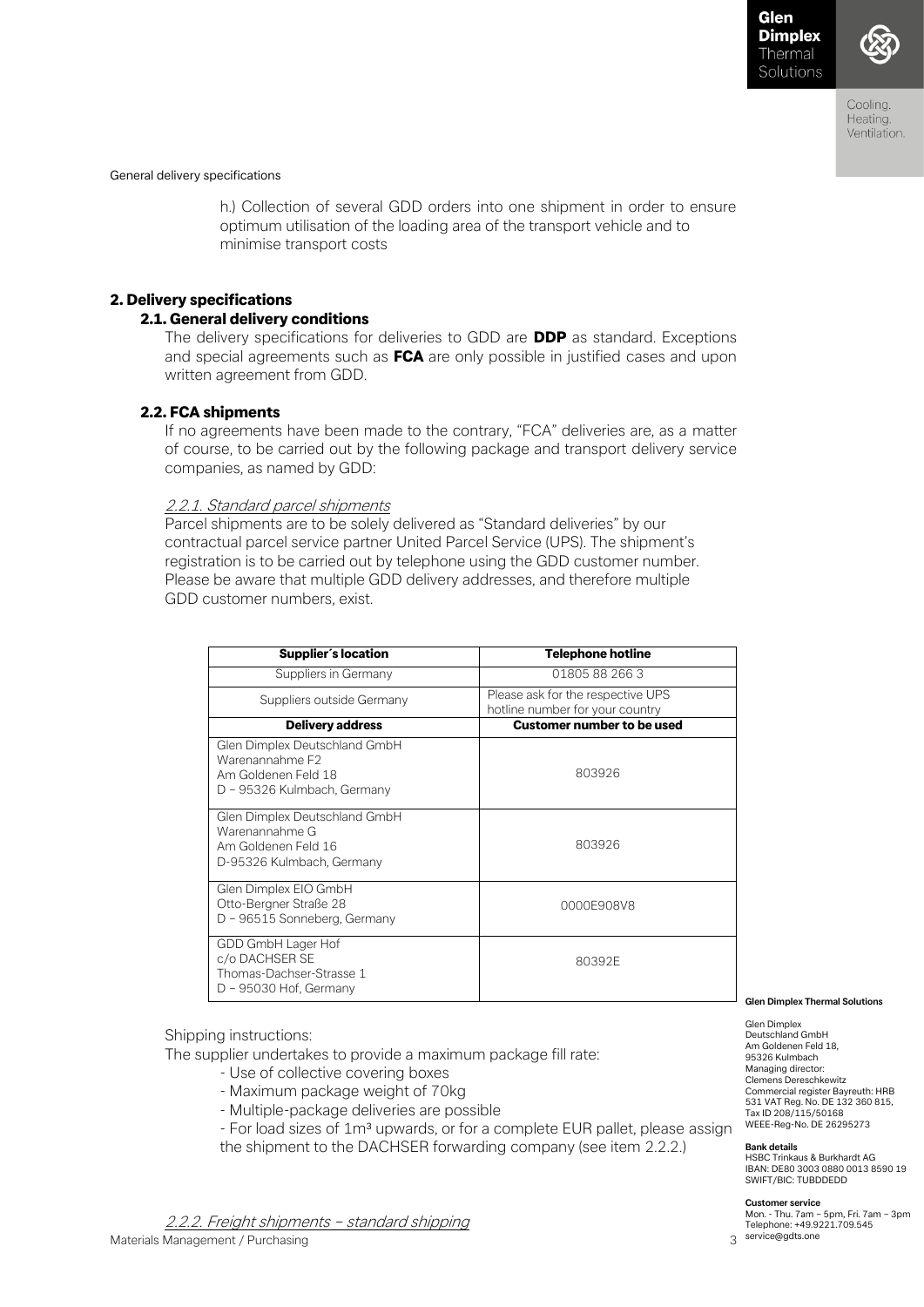

Coolina Heating. Ventilation.

### General delivery specifications

Freight shipments are to be carried out exclusively by our contractual forwarding company DACHSER SE. Please use the GDD collection order form, which can be found at the following links:

<https://gdts.one/bestellbedingungen> (Version in german language) <https://gdts.one/en/conditions-purchase> (Version in english language)

Please complete this form and send it by fax or e-mail to the Dachser contact person specified in the form.

### 2.2.3. Miscellaneous

a.) Express shipment for parcel and freight deliveries is to be processed by the service provider specified in 2.2.1. and 2.2.2. Express shipments must in general be coordinated with the respective GDD contact person before shipping.

b.) All shipments are to be handed over from the point of transfer of risk to the GDD contractual service provider according to the delivery specifications and with no upfront fees.

c.) "Carriage forward" and cash-on-delivery shipments are not permitted. d.) Freight charges from external forwarding agents for FCA shipments will only be recognised by GDD if these have been approved in writing by GDD; these shall, however, not exceed the sum of transport costs agreed between GDD and its contractual service provider.

e.) A separate packaging unit is to be made up for each article and delivery note. If multiple shipments have the same shipment date, these are also to be packed individually, labelled and assembled into one closed shipment.

f.) If in doubt, please speak to your respective GDD contact person before shipping (see item 7.4.).

### 2.3. INCOTERMS / insurance

The INCOTERMS 2000 form the basis of these delivery specifications. Until the point of transfer of risk, the supplier may determine the forwarding company and type of transport within the framework of the fulfilment of his / her contractual obligations (e.g. transport safety, handling, schedule reliability), provided that these do not and cannot have any negative effects for GDD. The supplier is free to insure, at his / her own cost, shipments for which he / she assumes the transport risks. This means that insurance costs which may be invoiced by the supplier will not be recognised by GDD.

### 3. Compliance with national and international standards and regulations 3.1. Shipment of hazardous materials

Hazardous goods are those that, when transported in public traffic areas (road, rail, water, air traffic), represent a specific danger to humans, animals, the environment or public safety and order.

The responsibilities of the supplier arise from the national and international regulations governing the shipment of hazardous goods. This means that the supplier must fulfil all requirements for a correct shipment of hazardous goods (e.g. necessary accompanying documents, information on danger to the water table). The hazardous goods included in the regulation are to be packed / filled, labelled and shipped according to these specifications. Labelling is to be entered in the accompanying documents according to the corresponding national and international regulations. The regulations on mixed loading prohibitions are also to be adhered to.

### 3.2. Customs law requirements

Materials Management / Purchasing 4

#### **Glen Dimplex Thermal Solutions**

Glen Dimplex Deutschland GmbH Am Goldenen Feld 18, 95326 Kulmbach Managing director: Clemens Dereschkewitz Commercial register Bayreuth: HRB 531 VAT Reg. No. DE 132 360 815, Tax ID 208/115/50168 WEEE-Reg-No. DE 26295273

#### **Bank details**

HSBC Trinkaus & Burkhardt AG IBAN: DE80 3003 0880 0013 8590 19 SWIFT/BIC: TUBDDEDD

#### **Customer service**

Mon. - Thu. 7am – 5pm, Fri. 7am – 3pm Telephone: +49.9221.709.545 service@gdts.one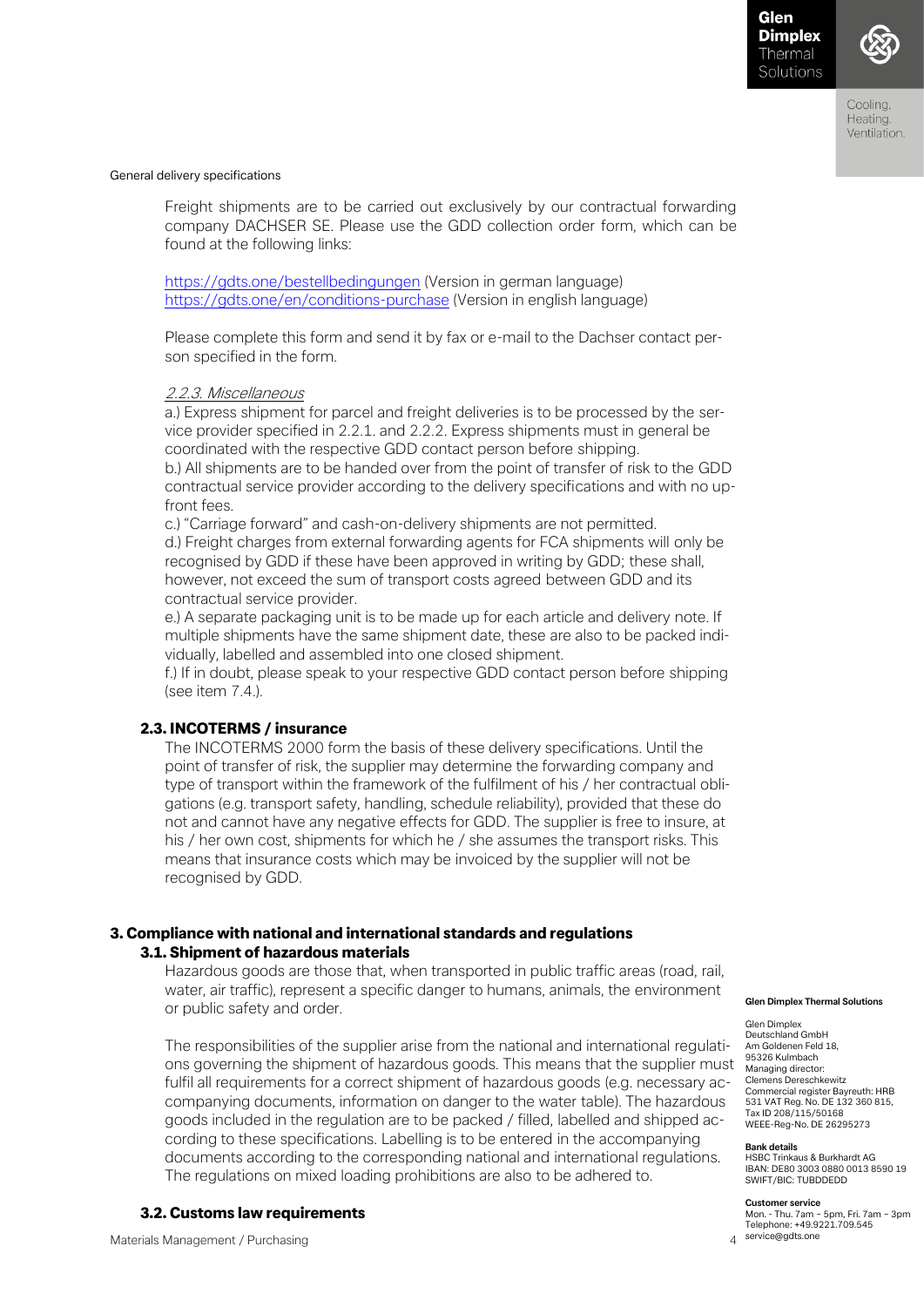

Coolina Heating. Ventilation.

### General delivery specifications

The supplier is liable for any damages, claims or detriments incurred by GDD due to incorrect or missing documents. All documents required for cross-border traffic (e.g. certificates of origin, commercial invoices) must be furnished – completely and in good time – by the supplier at his / her own cost and sent to the respective GDD contact person or the address shown below before the goods are shipped:

Glen Dimplex Deutschland GmbH MWL – Zollstelle Am Goldenen Feld 18 D - 95326 Kulmbach, Germany

GDD reserves the right to charge all costs resulting from improperly prepared documents relevant to customs processing – at a minimum of  $\epsilon$  50,00 per delivery, however.

### 3.2.1. Origin of goods from EU countries

If the goods have been manufactured in the European Union, the supplier is obliged to issue a long-term supplier's declaration (SD) under consideration of the Rules of Origin for Preferential Trade according to the current EU regulations (e.g. 1207/2001/EG, 1617/2006/EG and 75/2008/EG) and send the original of this to the following address:

Glen Dimplex Deutschland GmbH MWL – Zollstelle Am Goldenen Feld 18 D - 95326 Kulmbach, Germany

The supplier is obliged, without request, to send a long-term supplier's declaration (SD) to GDD for any new articles being shipped.

He / she undertakes to complete the SD, furnish it with a legally-binding signature and to send it to the relevant department at GDD by 31st January every year. The supplier can issue the SD on his / her own company paper, specifying the GDD article number within the framework of the applicable European Community regulations, and send this to GDD.

### 3.2.2. Origin of goods from non-EU countries

Following information will be needed for goods from third countries:

- Country of origin
- Commodity code
- Net and gross weight for each individual item

### 3.2.3. EU export control regulations (dual use)

The EU export control regulations are to be complied with for goods that can be used for both civil and military purposes (dual use goods). It is irrelevant whether the company manufactures products exclusively for civilian purposes or not. A uniform list of goods, with approval obligations and procedures, has been drawn up for all EU member countries. The supplier is obliged to send, if necessary, the export approval requirements and their amendments, without delay and unsolicited, to GDD at the following address:

Glen Dimplex Deutschland GmbH MWL – Zollstelle Am Goldenen Feld 18 D - 95326 Kulmbach, Germany 3.2.4. Export / re-export USA

#### **Glen Dimplex Thermal Solutions**

Glen Dimplex Deutschland GmbH Am Goldenen Feld 18, 95326 Kulmbach Managing director: Clemens Dereschkewitz Commercial register Bayreuth: HRB 531 VAT Reg. No. DE 132 360 815, Tax ID 208/115/50168 WEEE-Reg-No. DE 26295273

**Bank details**

HSBC Trinkaus & Burkhardt AG IBAN: DE80 3003 0880 0013 8590 19 SWIFT/BIC: TUBDDEDD

#### **Customer service**

Mon. - Thu. 7am – 5pm, Fri. 7am – 3pm Telephone: +49.9221.709.545 service@gdts.one

Materials Management / Purchasing 5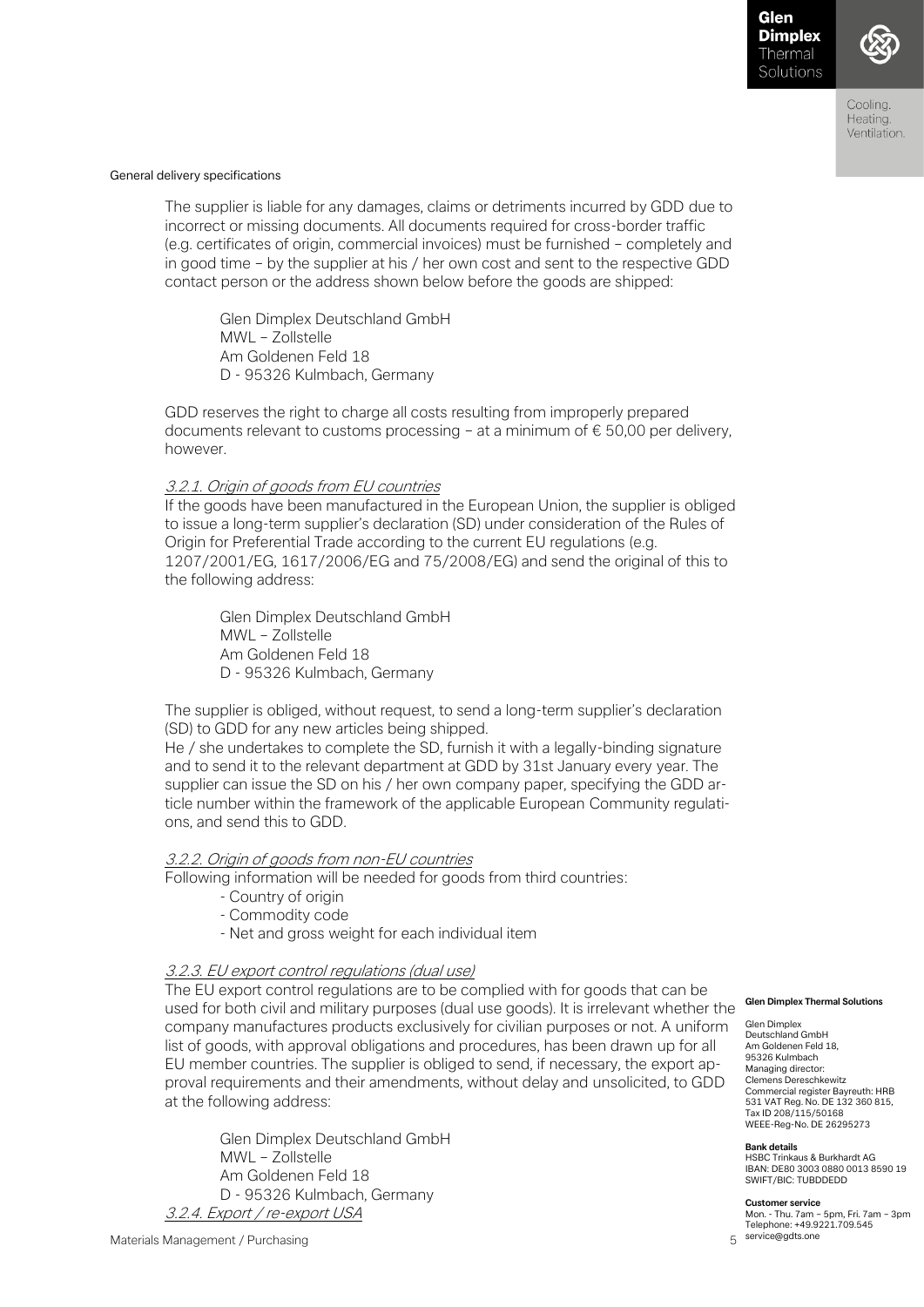

Coolina Heating. Ventilation.

### General delivery specifications

The supplier guarantees that he / she has complied with all applicable export regulations before shipping and that neither export prohibitions nor export approval obligations have been disregarded. The supplier undertakes to send all information relevant to compliance with export and re-export regulations, especially any compilation of lists, ECCN or other list numbers, immediately and unsolicited to the following GDD address:

Glen Dimplex Deutschland GmbH MWL – Zollstelle Am Goldenen Feld 18 D - 95326 Kulmbach, Germany

#### 4. Shipping documents

The supplier guarantees that he / she will specify all necessary data, including all necessary GDD data in accordance with the purchase order and packaging specifications in the documents accompanying the goods. These include:

- Delivery note
- Consignment note
- Packing list (if required)
- All necessary customs documents specific to the country and product (see item 3.2.)

#### 4.1. Delivery note

Each shipment of goods is to be accompanied by a delivery note affixed in a clearly visible position, or is to be handed to the incoming goods personnel before unloading. The delivery note must correspond to one purchase order. This means that, if several GDD orders are delivered at the same time, a separate delivery note is required for each GDD order number and must be packed with each order (see item 2.2.3.).

When using a parcel service, the delivery note is to be attached to the outside of the parcel by means of a delivery note envelope or, when delivering by forwarding agent, to be handed over to the forwarding agent together with the accompanying documents.



### 4.1.1.Delivery note – mandatory information

The delivery note must contain at least the following mandatory information:

a.) Specification of the exact GDD delivery address (The exact delivery address is to be found in the respective purchase order!)

b.) Dispatcher's address / supplier's details

c.) Delivery note number (also as a bar code with barcode type "Code 39" if possible)

d.) GDD order number (also as bar code with barcode type "Code 39" if possible)

e.) Name of the GDD purchasing officer and GDD date of order

f.) GDD article number (also as a bar code with barcode type "Code 39" if possible)

g.) GDD article description

h.) Supplier's article number

i.) GTIN code, if available (previously EAN code)

#### **Glen Dimplex Thermal Solutions**

Glen Dimplex Deutschland GmbH Am Goldenen Feld 18, 95326 Kulmbach Managing director: Clemens Dereschkewitz Commercial register Bayreuth: HRB 531 VAT Reg. No. DE 132 360 815, Tax ID 208/115/50168 WEEE-Reg-No. DE 26295273

#### **Bank details**

HSBC Trinkaus & Burkhardt AG IBAN: DE80 3003 0880 0013 8590 19 SWIFT/BIC: TUBDDEDD

#### **Customer service**

Mon. - Thu. 7am – 5pm, Fri. 7am – 3pm Telephone: +49.9221.709.545 service@gdts.one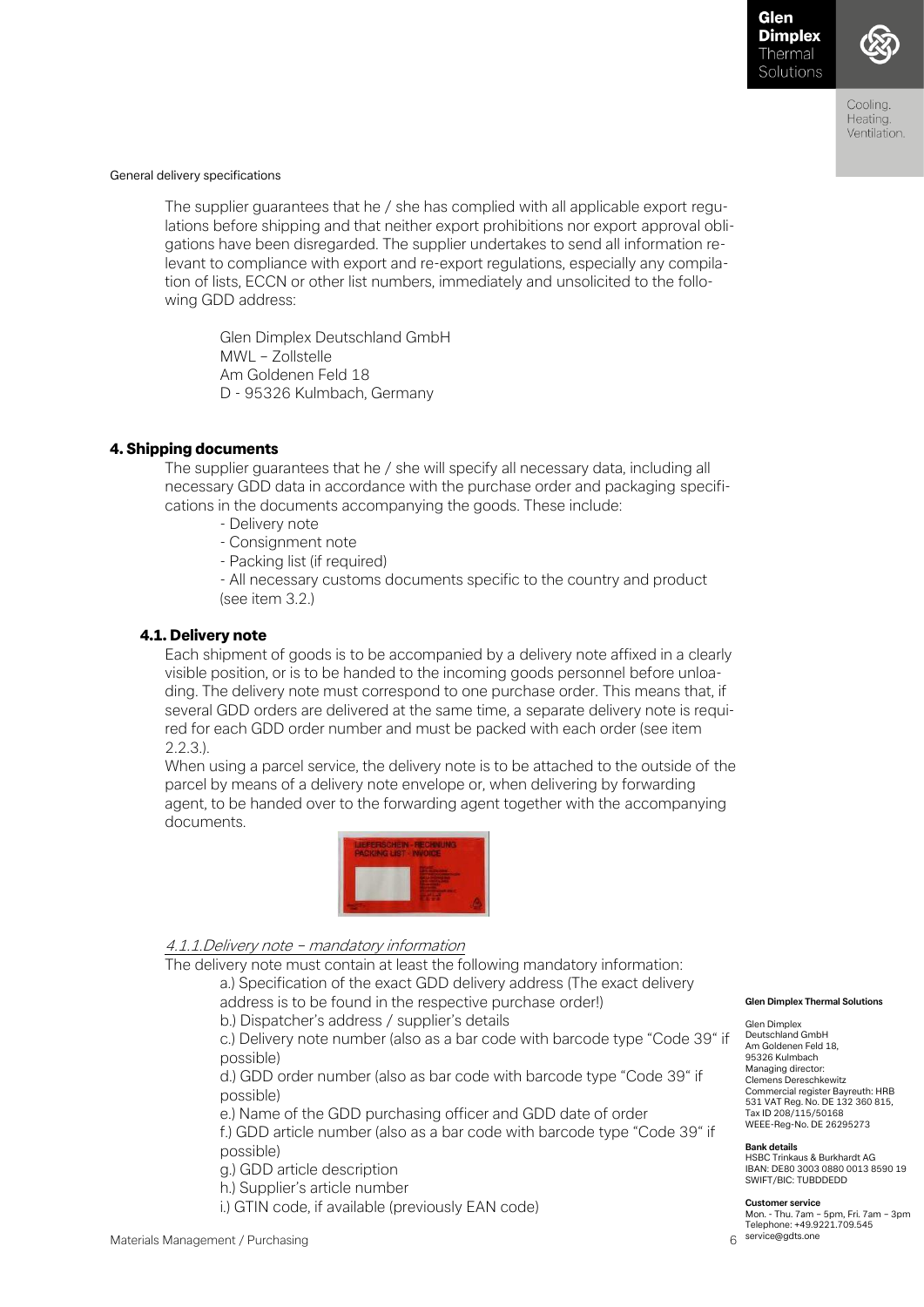

Coolina Heating. Ventilation.

### General delivery specifications

j.) Delivered quantity k.) Net and gross weights (individual / total shipment weights for Intrastat declaration) l.) Number of packages m.) Number of packages in the covering box n.) Name and abbreviated address of the freight forwarder (if available) o.) Delivery specifications according to INCOTERMS 2000

### 4.1.2. Page break for multi-page delivery notes

The page break is to be designed in such a way that each page of the delivery note contains only full delivery note positions.

# 4.1.3. Expiry date (best-before date)

For materials with an expiry date / best-before date, this date must be clearly and visibly marked on every package / covering box.

# 5. Receipt of goods

### 5.1. Delivery address, receiving hours and contact person

If no written agreement has been made to the contrary, the delivery address printed on the respective purchase order is binding and to be strictly adhered to. Please remember without fail that several different delivery addresses exist for GDD, which depend on the purchase order.

The driver of the forwarding carrier / parcel service shall be allocated a loading ramp once he / she has registered with the incoming goods department. The goods are to be placed on the ramp out by the driver.

| <b>Address</b>                                                                                                                                                   | Receiving hours <sup>1</sup> |                                                                          | Contact person <sup>2</sup>                                                                                                                                                                                                                         |                                                                                                                                                                                                                                                                            |
|------------------------------------------------------------------------------------------------------------------------------------------------------------------|------------------------------|--------------------------------------------------------------------------|-----------------------------------------------------------------------------------------------------------------------------------------------------------------------------------------------------------------------------------------------------|----------------------------------------------------------------------------------------------------------------------------------------------------------------------------------------------------------------------------------------------------------------------------|
| Glen Dimplex Deutschland GmbH<br>Warenannahme F2<br>Am Goldenen Feld 18<br>D - 95326 Kulmbach, Germany                                                           | MON-THU<br><b>FRI</b>        | 07:00 a.m.-12:00 p.m.<br>12:30 p.m.-02:30 p.m.<br>07:00 a.m.-11:30 a.m.  | Mr. Berthold Schmidt<br>berthold.schmidt@gdts.one<br>Tel.: +49 9221 709 392<br>Fax: +49 9221 709 364<br>Switchboard: +49 9221 709 - 0                                                                                                               |                                                                                                                                                                                                                                                                            |
| Glen Dimplex Deutschland GmbH<br>Warenannahme G<br>Am Goldenen Feld 16<br>D-95326 Kulmbach, Germany                                                              | MON-THU<br><b>FRI</b>        | 07:00 a.m.-12:00 p.m.<br>12:30 p.m.-02:30 p.m.<br>07:00 a.m.-11:30 a.m.  | Mr. Michael Ott<br>Lager15@glendimplex.de<br>Tel.: +49 9221 709 414<br>Fax: +49 9221 709 415<br>Switchboard: +49 9221 709 - 0                                                                                                                       |                                                                                                                                                                                                                                                                            |
| Glen Dimplex EIO GmbH<br>Otto-Bergner-Straße 28<br>D - 96515 Sonneberg, Germany                                                                                  | MON-THU<br><b>FRI</b>        | 07:00a.m.-11:30 a.m.<br>12:00 p.m.-02:30 p.m.<br>07:00 a.m. - 11:30 p.m. | Ms. Ingrid Thees<br>ingrid.thees@gdts.one<br>Tel.: +49 3675 879 388<br>Fax: +49 3675 879 790<br>Switchboard: +49 3675 879 - 0                                                                                                                       |                                                                                                                                                                                                                                                                            |
| GD Deutschland GmbH Lager Hof<br>c/o DACHSER SE<br>Thomas-Dacher-Straße 1<br>D - 95030 Hof, Germany<br><b>Contract Contract Contract</b><br><b>Service State</b> | MON-THU<br><b>FR</b>         | 07:00a.m.-04:00 p.m.<br>07:00 a.m.-01:00 p.m.                            | Ms. Inge Boeder<br>Inge.boeder@dachser.com<br>Tel.: +49 9281 6290 4213<br>Tel.: +49 9281 6290 8469<br>Mr. Thomas Heinrich<br>Thomas.heinreich@dachser.com<br>Tel.: +49 9281 6290 4213<br>Tel.: +49 9281 6290 8469<br>Switchboard: +49 9281 6290 - 0 | <b>Glen Dimplex Thermal Solutions</b><br><b>Glen Dimplex</b><br>Deutschland GmbH<br>Am Goldenen Feld 18.<br>95326 Kulmbach<br>Managing director:<br>Clemens Dereschkewitz<br>Commercial register Bayreuth: HRB<br>531 VAT Reg. No. DE 132 360 815,<br>Tax ID 208/115/50168 |

<sup>1</sup> For deliveries outside the receiving hours, please contact the respective company headquarters (see "Contact person" column) <sup>2</sup> Changes in contact personnel are to be enquired of at the company headquarters

**Bank details**

HSBC Trinkaus & Burkhardt AG IBAN: DE80 3003 0880 0013 8590 19 SWIFT/BIC: TUBDDEDD

WEEE-Reg-No. DE 26295273

#### **Customer service**

Mon. - Thu. 7am – 5pm, Fri. 7am – 3pm Telephone: +49.9221.709.545 service@gdts.one

### 5.2. Notice of delivery to the factory at D-95326 Kulmbach (Germany)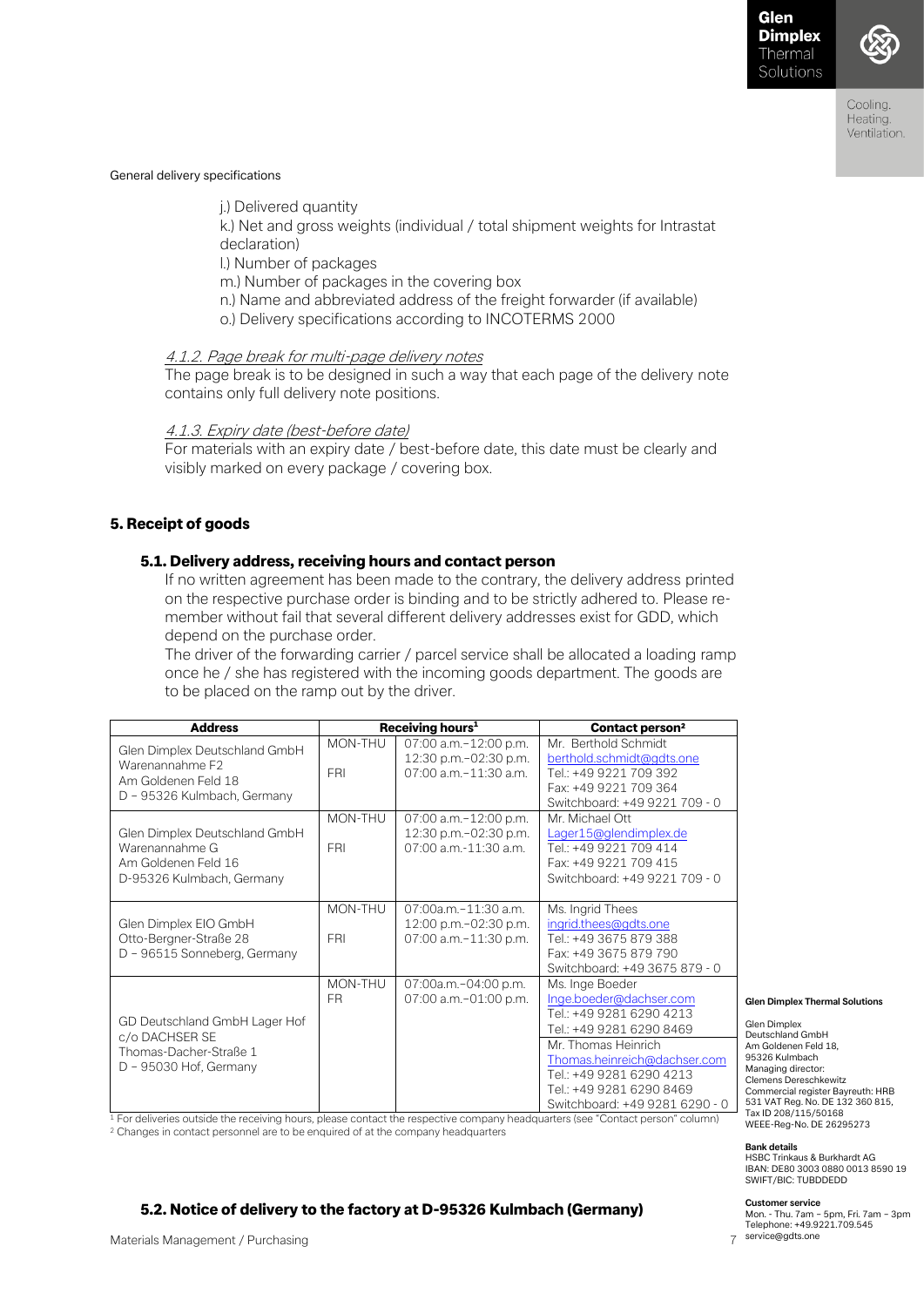

Coolina Heating. Ventilation.

#### General delivery specifications

Notices of deliveries to both factories at 95326 Kulmbach are always to be sent by fax to the corresponding GDD office (see item 5.1.).

#### 5.2.1. Freight forwarder deliveries

Notice is to be given by fax one day in advance of delivery for all deliveries by freight forwarders comprising more than 5 pallets. With regard to capacity planning for the ramp and incoming goods personnel, an early notice and agreement regarding the time of acceptance is required.

The delivery notice must specify the following:

- a.) Planned handover time
- b.) GDD order number and delivery date according to the purchase order
- c.) Number of pallets

d.) Gross weight of the shipment

Shipments without advanced notice will only be accepted if unloading capacity is available which is not yet occupied. Otherwise, longer waiting times or unloading on the next working day cannot be ruled out.

#### 5.2.2. Overseas shipping containers

All delivery documents (originals) with the proposed date of delivery must arrive by post at the corresponding GDD office a minimum of 2-3 days before delivery. Furthermore, GDD is to be advised of the contact person and telephone number of the forwarding company.

Glen Dimplex Deutschland GmbH MWL – Zollbeauftragter / Avisstelle Am Goldenen Feld 18 D – 95326 Kulmbach, Germany

#### 5.3. Condition upon receipt / delivery acceptance

The acceptance of deliveries is subject to these deliveries being correct in terms of schedule, external intactness, type and quantity.

#### 5.4. General delivery obligations

The supplier is to fulfil unrestrictedly his / her obligations for every order (unless deviations have been agreed in writing with GDD) and is obliged to deliver:

- The correct goods (type, condition, properties)

- The correct quantity (order quantity, no partial, short-fall or excess deliveries)

- At the correct time (arrival of goods at GDD)

- To the correct location (point of transfer of risk , GDD warehouse / incoming goods depot)

- In the correct quality and packaging
- At the agreed price

As soon as the supplier has knowledge of a possible or already existing deviation from the above mentioned specifications, he / she is immediately obliged to inform his / her GDD contact person of this / these deviation(s) and to find a solution (regardless of consequential responsibility) together with him /her.

#### 5.5. Partial and excess deliveries

531 VAT Reg. No. DE 132 360 815, Tax ID 208/115/50168 WEEE-Reg-No. DE 26295273

**Glen Dimplex Thermal Solutions** 

#### **Bank details**

Glen Dimplex Deutschland GmbH Am Goldenen Feld 18, 95326 Kulmbach

HSBC Trinkaus & Burkhardt AG IBAN: DE80 3003 0880 0013 8590 19 SWIFT/BIC: TUBDDEDD

#### **Customer service**

Mon. - Thu. 7am – 5pm, Fri. 7am – 3pm Telephone: +49.9221.709.545 g service@gdts.one

Materials Management / Purchasing 8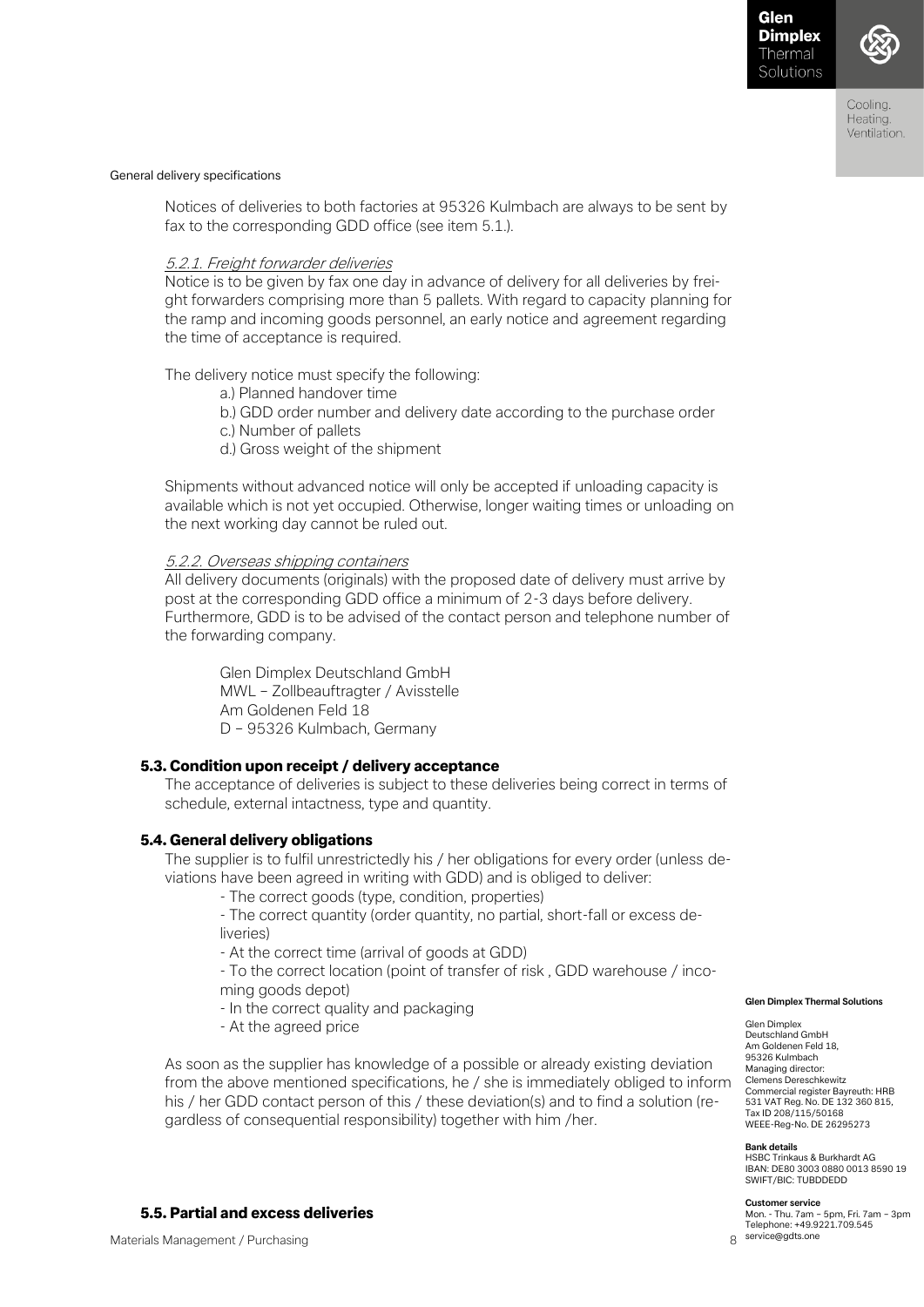

Coolina Heating. Ventilation.

#### General delivery specifications

Partial deliveries and excess deliveries are in principle not permitted. Should a partial delivery be unavoidable, this must be approved in writing by the respective GDD contact person.

Should the costs for several partial deliveries by FCA carrier amount in total to more than the costs of a complete delivery, these extra costs will be charged to the supplier.

### 6. Delivery and invoicing address

The delivery and invoicing addresses on a purchase order may deviate from each other. We therefore ask you to observe without fail the delivery address given on the purchase order. Follow-up costs arising from non-observance, e.g. extra costs for redirection, shall be charged to the supplier in accordance with item 7.6.

### 7. Miscellaneous

### 7.1. Responsibility for delivery and supplier evaluation

The supplier is fully responsible for the scope, content and quality of the delivered goods and services, and thus for the shipments received and their accompanying documents, until these are handed over in accordance with the delivery specifications.

Within the framework of its CAQ supplier evaluation, GDD will carry out an inspection of incoming goods for proof of identity, transport damage, adherence to schedule and quantity and of compliance with the GDD delivery regulations. The aim of this is to achieve increased process quality and an objective, holistic consideration of purchase decisions.

Any damage or extra work on the part of GDD resulting from deviations in the supplier's responsibilities compared with the delivery specifications will be charged to the supplier in accordance with item 7.6.

### 7.2. Exceptional circumstances

Should the adherence to the delivery obligations be endangered due to the threat of exceptional circumstances (e.g. strike, natural disaster, fire etc.), the supplier must inform his / her GDD contact person of this immediately and fully and, in coordination with GDD, take all possible measures necessary to ensure compliance with his / her delivery obligations. Additional costs which may be incurred by both parties shall be charged to the supplier unless a written agreement has been made to the contrary.

### 7.3. Special transport – procedure, establishment, and transfer of costs

The supplier is obliged to inform GDD immediately and fully if there is a potential or an actual delay in delivery. GDD can demand special action (production and transport) by the supplier, or organise this itself, in order to avoid the threat of production disturbances or standstills. Additional costs arising from special action will be borne by the party responsible for the urgency of the delivery date (e.g. in the case of delays in delivery by the supplier).

### 7.4. Contact person

For any questions and / or consultation concerning GDD delivery specifications please contact your GDD contact partner.

### 7.5. GDD delivery specifications: Validity and entry into force

**Glen Dimplex Thermal Solutions** 

Glen Dimplex Deutschland GmbH Am Goldenen Feld 18, 95326 Kulmbach Managing director: Clemens Dereschkewitz Commercial register Bayreuth: HRB 531 VAT Reg. No. DE 132 360 815, Tax ID 208/115/50168 WEEE-Reg-No. DE 26295273

#### **Bank details**

HSBC Trinkaus & Burkhardt AG IBAN: DE80 3003 0880 0013 8590 19 SWIFT/BIC: TUBDDEDD

#### **Customer service**

Mon. - Thu. 7am – 5pm, Fri. 7am – 3pm Telephone: +49.9221.709.545 service@gdts.one